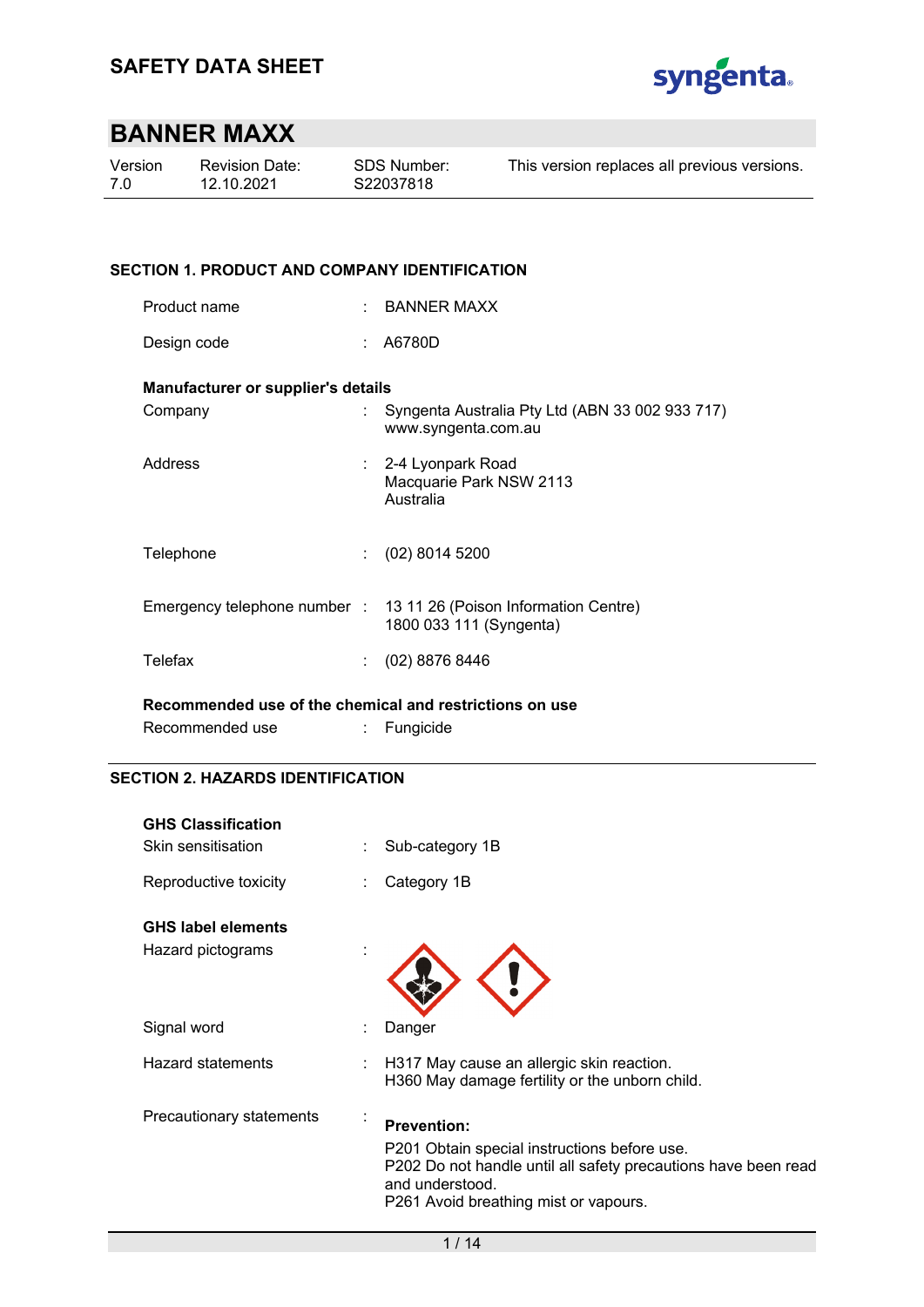

| Version | <b>Revision Date:</b> |
|---------|-----------------------|
| 7.0     | 12.10.2021            |

SDS Number: S22037818

This version replaces all previous versions.

P272 Contaminated work clothing should not be allowed out of the workplace.

P280 Wear protective gloves/ protective clothing/ eye protection/ face protection/ hearing protection.

#### **Response:**

P302 + P352 IF ON SKIN: Wash with plenty of water. P308 + P313 IF exposed or concerned: Get medical advice/ attention. P333 + P313 If skin irritation or rash occurs: Get medical ad-

vice/ attention.

P362 + P364 Take off contaminated clothing and wash it before reuse.

### **Storage:**

P405 Store locked up.

#### **Disposal:**

P501 Dispose of contents/ container to an approved waste disposal plant.

#### **Other hazards which do not result in classification**

None known.

### **SECTION 3. COMPOSITION/INFORMATION ON INGREDIENTS**

Substance / Mixture : Mixture

## **Components**

| l Chemical name               | CAS-No.    | Concentration (% w/w) |
|-------------------------------|------------|-----------------------|
| l tetrahvdro-2-furvl-methanol | 97-99-4    | $>= 30 - 60$          |
| propiconazole (ISO)           | 60207-90-1 | $>= 10 - 30$          |

#### **SECTION 4. FIRST AID MEASURES**

| General advice          | Have the product container, label or Safety Data Sheet with<br>you when calling the emergency number, a poison control<br>center or physician, or going for treatment.                                     |
|-------------------------|------------------------------------------------------------------------------------------------------------------------------------------------------------------------------------------------------------|
| If inhaled              | Move the victim to fresh air.<br>If breathing is irregular or stopped, administer artificial respira-<br>tion.<br>Keep patient warm and at rest.<br>Call a physician or poison control centre immediately. |
| In case of skin contact | : Take off all contaminated clothing immediately.<br>Wash off immediately with plenty of water.<br>If skin irritation persists, call a physician.<br>Wash contaminated clothing before re-use.             |
| In case of eye contact  | Rinse immediately with plenty of water, also under the eyelids,<br>for at least 15 minutes.<br>Remove contact lenses.<br>Immediate medical attention is required.                                          |
| If swallowed            | If swallowed, seek medical advice immediately and show this                                                                                                                                                |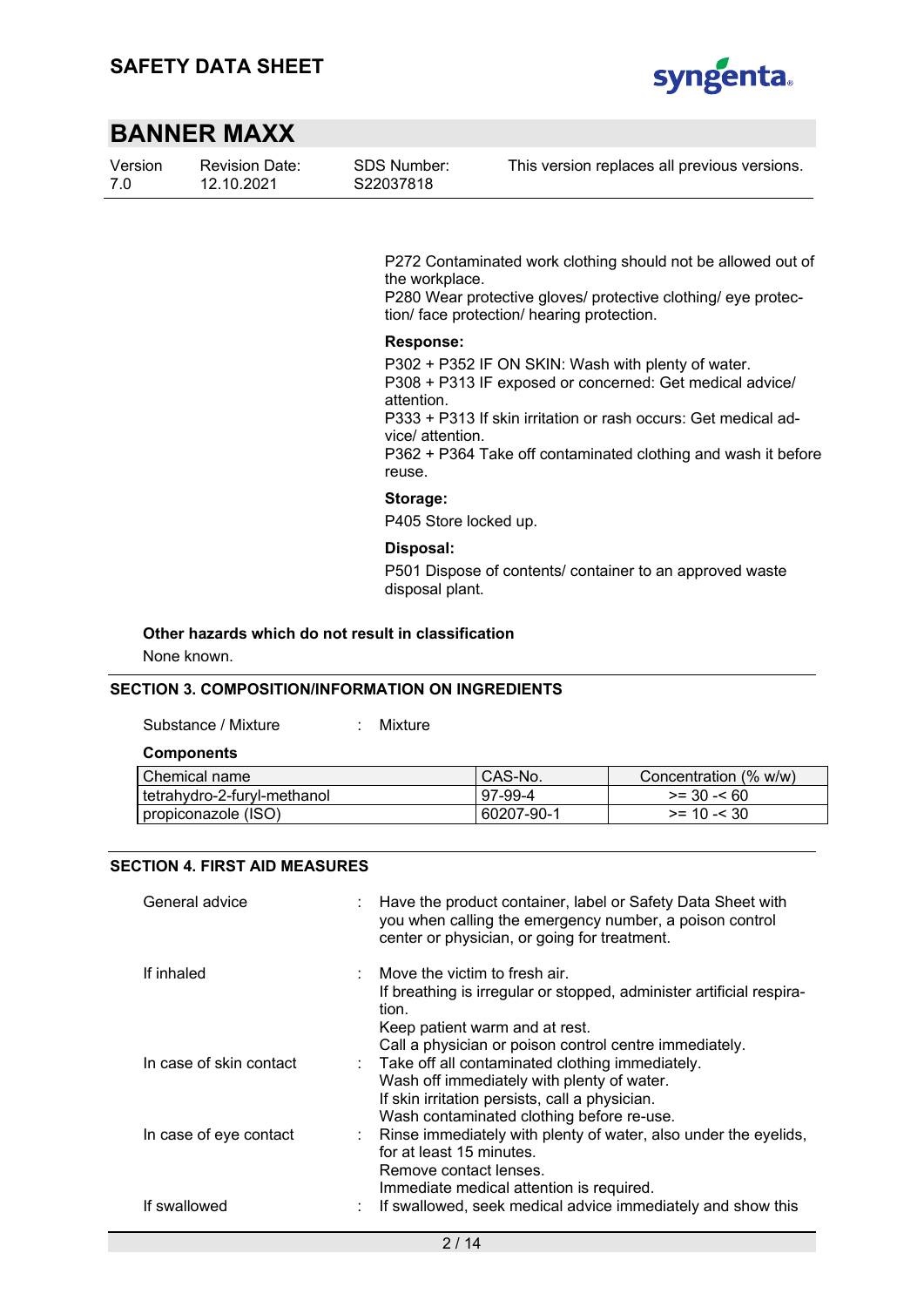

| Version<br>7.0                                                                          | <b>Revision Date:</b><br>12.10.2021                                                |   | SDS Number:<br>S22037818                                                                                                                                              | This version replaces all previous versions.                                                                                                                                                                                                                                               |  |
|-----------------------------------------------------------------------------------------|------------------------------------------------------------------------------------|---|-----------------------------------------------------------------------------------------------------------------------------------------------------------------------|--------------------------------------------------------------------------------------------------------------------------------------------------------------------------------------------------------------------------------------------------------------------------------------------|--|
| Most important symptoms<br>and effects, both acute and<br>delayed<br>Notes to physician |                                                                                    |   | container or label.<br>Do NOT induce vomiting.<br>Nonspecific<br>No symptoms known or expected.<br>There is no specific antidote available.<br>Treat symptomatically. |                                                                                                                                                                                                                                                                                            |  |
|                                                                                         | <b>SECTION 5. FIREFIGHTING MEASURES</b>                                            |   |                                                                                                                                                                       |                                                                                                                                                                                                                                                                                            |  |
|                                                                                         | Suitable extinguishing media                                                       |   | bon dioxide.<br>Alcohol-resistant foam<br>or<br>Water spray                                                                                                           | Extinguishing media - small fires<br>Use water spray, alcohol-resistant foam, dry chemical or car-<br>Extinguishing media - large fires                                                                                                                                                    |  |
| Unsuitable extinguishing<br>media<br>Specific hazards during fire-<br>fighting          |                                                                                    | ÷ | fire.<br>health.                                                                                                                                                      | Do not use a solid water stream as it may scatter and spread<br>As the product contains combustible organic components, fire<br>will produce dense black smoke containing hazardous prod-<br>ucts of combustion (see section 10).<br>Exposure to decomposition products may be a hazard to |  |
| ods                                                                                     | Specific extinguishing meth-<br>Special protective equipment :<br>for firefighters |   | courses.<br>paratus.                                                                                                                                                  | Do not allow run-off from fire fighting to enter drains or water<br>Cool closed containers exposed to fire with water spray.<br>Wear full protective clothing and self-contained breathing ap-                                                                                             |  |
|                                                                                         | Hazchem Code                                                                       |   | $-3Z$                                                                                                                                                                 |                                                                                                                                                                                                                                                                                            |  |

### **SECTION 6. ACCIDENTAL RELEASE MEASURES**

| tive equipment and emer-<br>gency procedures             | Personal precautions, protec-: Refer to protective measures listed in sections 7 and 8.                                                                                                                                                                                                                                                                                              |
|----------------------------------------------------------|--------------------------------------------------------------------------------------------------------------------------------------------------------------------------------------------------------------------------------------------------------------------------------------------------------------------------------------------------------------------------------------|
| Environmental precautions                                | : Prevent further leakage or spillage if safe to do so.<br>Do not flush into surface water or sanitary sewer system.<br>If the product contaminates rivers and lakes or drains inform<br>respective authorities.                                                                                                                                                                     |
| Methods and materials for<br>containment and cleaning up | : Contain spillage, and then collect with non-combustible ab-<br>sorbent material, (e.g. sand, earth, diatomaceous earth, ver-<br>miculite) and place in container for disposal according to local<br>/ national regulations (see section 13).<br>Clean contaminated surface thoroughly.<br>Clean with detergents. Avoid solvents.<br>Retain and dispose of contaminated wash water. |

### **SECTION 7. HANDLING AND STORAGE**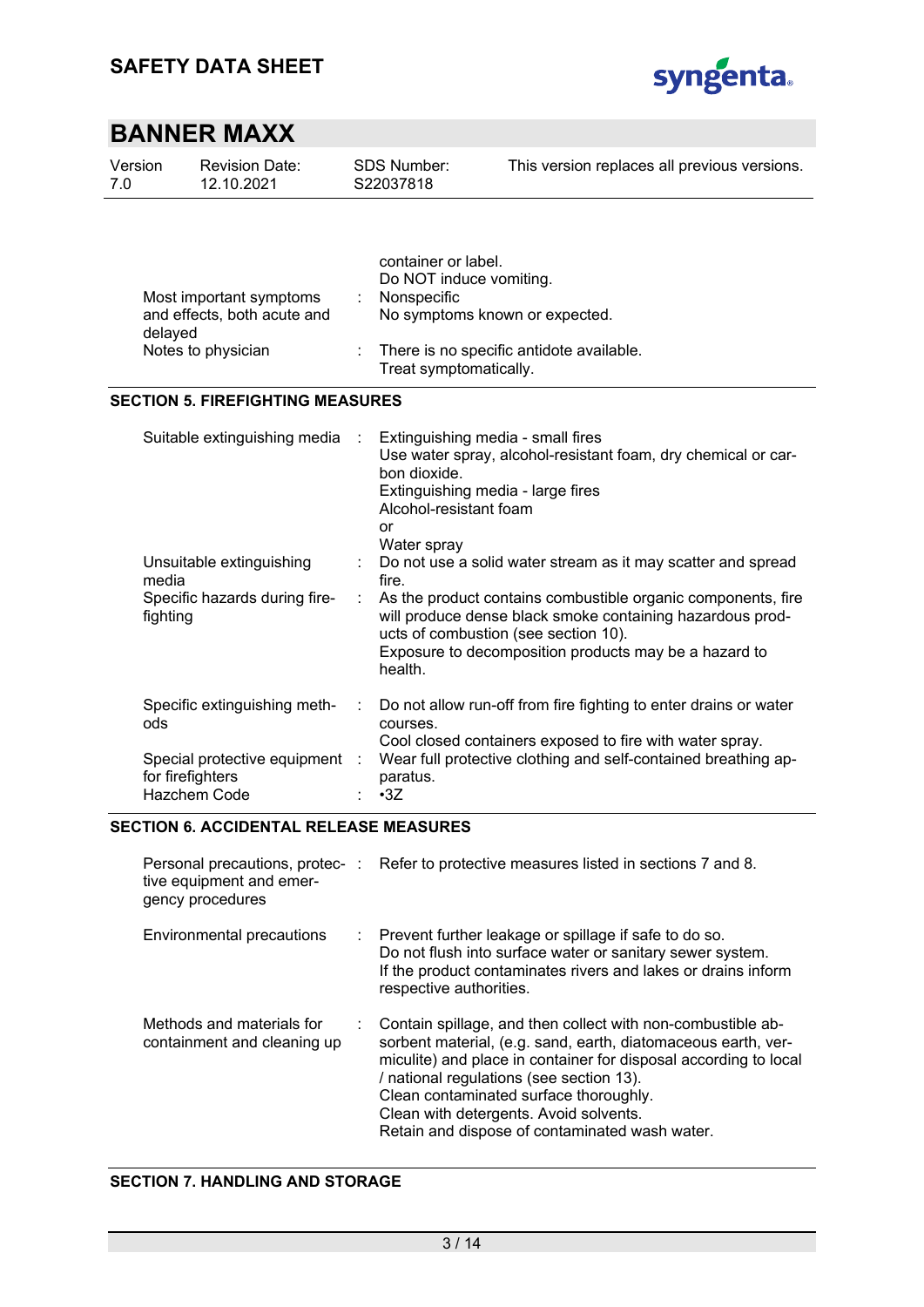

| Version<br>7.0              | SDS Number:<br><b>Revision Date:</b><br>12.10.2021<br>S22037818 |                                                               | This version replaces all previous versions.                                                                                                               |
|-----------------------------|-----------------------------------------------------------------|---------------------------------------------------------------|------------------------------------------------------------------------------------------------------------------------------------------------------------|
| Advice on safe handling     |                                                                 | ÷.<br>Avoid contact with skin and eyes.                       | No special protective measures against fire required.<br>When using do not eat, drink or smoke.<br>For personal protection see section 8.                  |
| Conditions for safe storage |                                                                 | ÷.<br>ventilated place.<br>Keep out of the reach of children. | No special storage conditions required.<br>Keep containers tightly closed in a dry, cool and well-<br>Keep away from food, drink and animal feedingstuffs. |
|                             | Further information on stor-<br>age stability                   | temperatures.                                                 | Physically and chemically stable for at least 2 years when<br>stored in the original unopened sales container at ambient                                   |

### **SECTION 8. EXPOSURE CONTROLS/PERSONAL PROTECTION**

#### **Components with workplace control parameters**

| Components                                        | CAS-No.                                                                                                                                                                                                                                               | Value type<br>(Form of | Control parame-<br>ters / Permissible                                                                                        | <b>Basis</b> |  |
|---------------------------------------------------|-------------------------------------------------------------------------------------------------------------------------------------------------------------------------------------------------------------------------------------------------------|------------------------|------------------------------------------------------------------------------------------------------------------------------|--------------|--|
|                                                   |                                                                                                                                                                                                                                                       | exposure)              | concentration                                                                                                                |              |  |
| propiconazole (ISO)                               | 60207-90-1                                                                                                                                                                                                                                            | <b>TWA</b>             | $5$ mg/m $3$                                                                                                                 | Syngenta     |  |
| <b>Engineering measures</b>                       | THE FOLLOWING RECOMMENDATIONS FOR EXPOSURE<br>CONTROLS/PERSONAL PROTECTION ARE INTENDED<br>FOR THE MANUFACTURE, FORMULATION AND<br>PACKAGING OF THE PRODUCT. FOR COMMERCIAL<br>APPLICATIONS AND/OR ON-FARM APPLICATIONS<br>CONSULT THE PRODUCT LABEL. |                        |                                                                                                                              |              |  |
|                                                   |                                                                                                                                                                                                                                                       |                        | Containment and/or segregation is the most reliable technical<br>protection measure if exposure cannot be eliminated.        |              |  |
|                                                   | The extent of these protection measures depends on the<br>actual risks in use.                                                                                                                                                                        |                        |                                                                                                                              |              |  |
|                                                   | Maintain air concentrations below occupational exposure<br>standards.<br>Where necessary, seek additional occupational hygiene ad-<br>vice.                                                                                                           |                        |                                                                                                                              |              |  |
| Personal protective equipment                     |                                                                                                                                                                                                                                                       |                        |                                                                                                                              |              |  |
| Respiratory protection                            | No personal respiratory protective equipment normally re-<br>quired.<br>When workers are facing concentrations above the exposure<br>limit they must use appropriate certified respirators.                                                           |                        |                                                                                                                              |              |  |
| Hand protection                                   |                                                                                                                                                                                                                                                       |                        |                                                                                                                              |              |  |
| Material<br>Break through time<br>Glove thickness | Nitrile rubber<br>> 480 min<br>$0.5$ mm                                                                                                                                                                                                               |                        |                                                                                                                              |              |  |
| Remarks                                           |                                                                                                                                                                                                                                                       |                        | Wear protective gloves. The choice of an appropriate glove<br>does not only depend on its material but also on other quality |              |  |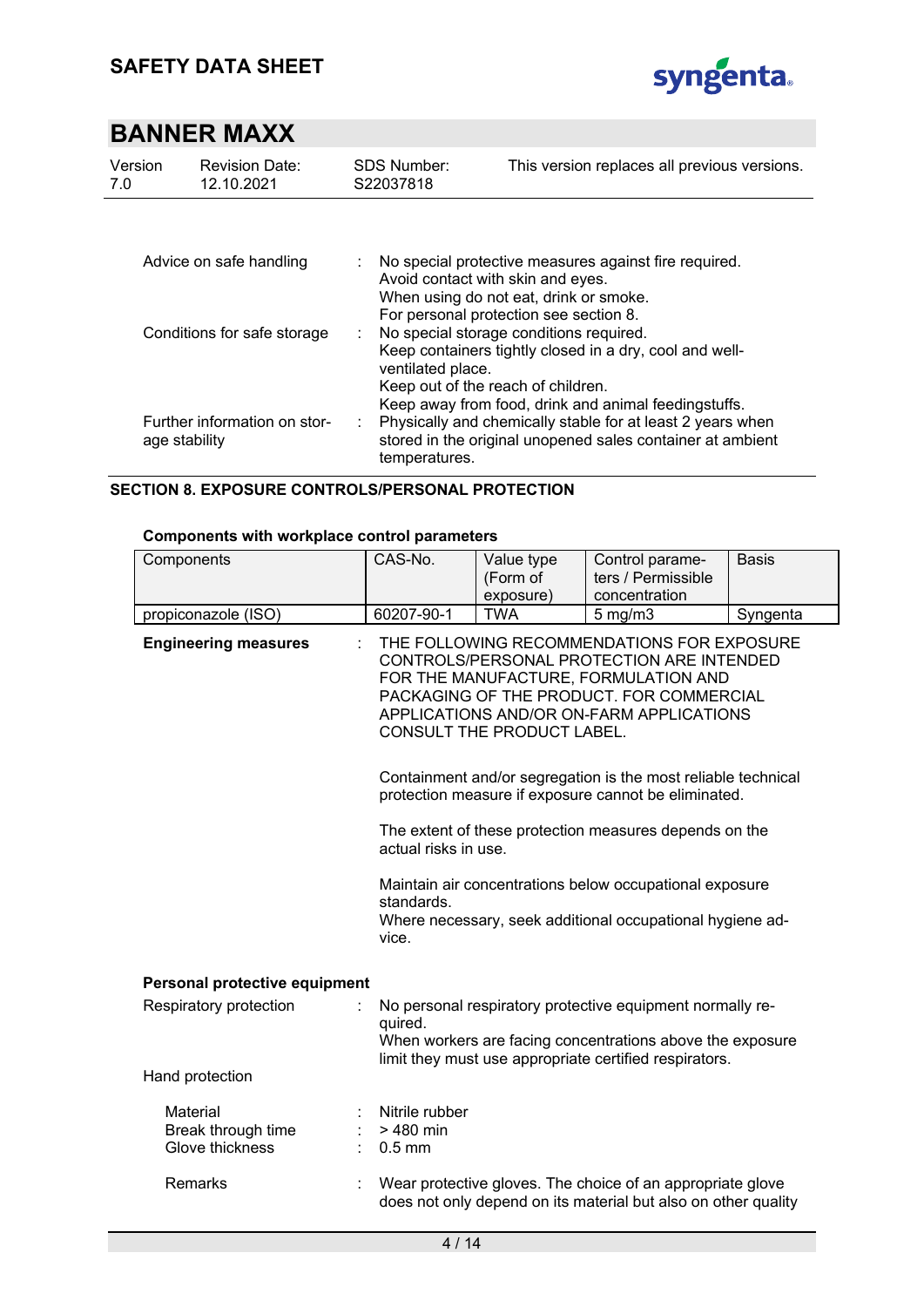

| Version<br>7.0                                                    | <b>Revision Date:</b><br>12.10.2021 | <b>SDS Number:</b><br>S22037818                                                                 | This version replaces all previous versions.                                                                                                                                                                                                                                                                                                                                                                                                                                                                                                                                                                                                                                                                                                                                                                                     |  |  |
|-------------------------------------------------------------------|-------------------------------------|-------------------------------------------------------------------------------------------------|----------------------------------------------------------------------------------------------------------------------------------------------------------------------------------------------------------------------------------------------------------------------------------------------------------------------------------------------------------------------------------------------------------------------------------------------------------------------------------------------------------------------------------------------------------------------------------------------------------------------------------------------------------------------------------------------------------------------------------------------------------------------------------------------------------------------------------|--|--|
|                                                                   |                                     |                                                                                                 |                                                                                                                                                                                                                                                                                                                                                                                                                                                                                                                                                                                                                                                                                                                                                                                                                                  |  |  |
| Eye protection<br>Skin and body protection<br>Protective measures |                                     |                                                                                                 | features and is different from one producer to the other.<br>Please observe the instructions regarding permeability and<br>breakthrough time which are provided by the supplier of the<br>gloves. Also take into consideration the specific local condi-<br>tions under which the product is used, such as the danger of<br>cuts, abrasion, and the contact time. The break through time<br>depends amongst other things on the material, the thickness<br>and the type of glove and therefore has to be measured for<br>each case. Gloves should be discarded and replaced if there<br>is any indication of degradation or chemical breakthrough.<br>No special protective equipment required.<br>Choose body protection in relation to its type, to the concen-<br>tration and amount of dangerous substances, and to the spe- |  |  |
|                                                                   |                                     | cific work-place.<br>Wear as appropriate:<br>Impervious clothing<br>priate professional advice. | Remove and wash contaminated clothing before re-use.<br>The use of technical measures should always have priority<br>over the use of personal protective equipment.<br>When selecting personal protective equipment, seek appro-                                                                                                                                                                                                                                                                                                                                                                                                                                                                                                                                                                                                 |  |  |
|                                                                   |                                     |                                                                                                 | Personal protective equipment should comply with relevant                                                                                                                                                                                                                                                                                                                                                                                                                                                                                                                                                                                                                                                                                                                                                                        |  |  |

Personal protective equipment should comply with relevant national standards

### **SECTION 9. PHYSICAL AND CHEMICAL PROPERTIES**

| Appearance                                            | t. | liquid                                              |
|-------------------------------------------------------|----|-----------------------------------------------------|
| Colour                                                |    | : yellowish to orange                               |
| Odour                                                 |    | aromatic, like solvent                              |
| <b>Odour Threshold</b>                                |    | No data available                                   |
| рH                                                    |    | $5 - 9$<br>Concentration: 1 % w/v                   |
| Melting point/range                                   | t. | No data available                                   |
| Boiling point/boiling range                           | t. | No data available                                   |
| Flash point                                           |    | Method: Pensky-Martens closed cup<br>does not flash |
| Evaporation rate                                      |    | No data available                                   |
| Flammability (solid, gas)                             | t. | No data available                                   |
| Upper explosion limit / Upper :<br>flammability limit |    | No data available                                   |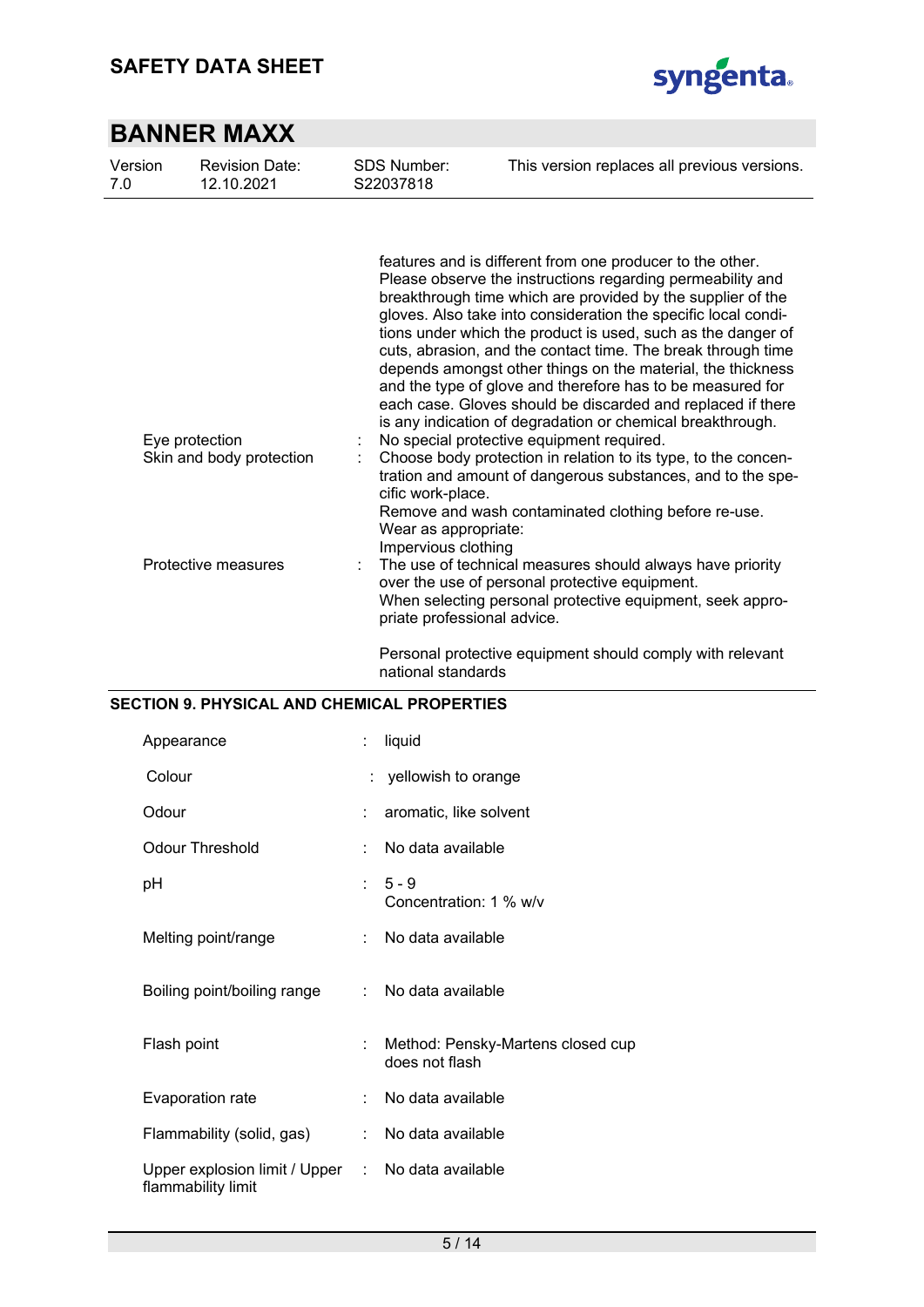

| Version<br>7.0 |                 | <b>Revision Date:</b><br>12.10.2021                 |          | <b>SDS Number:</b><br>S22037818 | This version replaces all previous versions.             |
|----------------|-----------------|-----------------------------------------------------|----------|---------------------------------|----------------------------------------------------------|
|                |                 |                                                     |          |                                 |                                                          |
|                |                 | Lower explosion limit / Lower<br>flammability limit | $\sim$ 1 | No data available               |                                                          |
|                |                 | Vapour pressure                                     |          | No data available               |                                                          |
|                |                 | Relative vapour density                             |          | No data available               |                                                          |
|                | Density         |                                                     | ł.       | 1.09 g/cm3 (20 $°C$ )           |                                                          |
|                | Solubility(ies) | Water solubility                                    |          | No data available               |                                                          |
|                |                 | Solubility in other solvents                        | ÷        | No data available               |                                                          |
|                | octanol/water   | Partition coefficient: n-                           |          | No data available               |                                                          |
|                |                 | Auto-ignition temperature                           |          | 280 °C                          |                                                          |
|                |                 | Decomposition temperature                           |          | No data available               |                                                          |
|                | Viscosity       | Viscosity, dynamic                                  |          | 25.6 mPa.s (40 °C)              |                                                          |
|                |                 |                                                     |          | 59.8 mPa.s (20 °C)              |                                                          |
|                |                 | Viscosity, kinematic                                |          | No data available               |                                                          |
|                |                 | <b>Explosive properties</b>                         |          | Not explosive                   |                                                          |
|                |                 | Oxidizing properties                                |          |                                 | The substance or mixture is not classified as oxidizing. |
|                |                 | Surface tension                                     |          | 37.8 mN/m, 0.1 %, 20 °C         |                                                          |
|                |                 |                                                     |          | 38.3 mN/m, 1 %, 20 °C           |                                                          |
|                | Particle size   |                                                     |          | No data available               |                                                          |

#### **SECTION 10. STABILITY AND REACTIVITY**

| Reactivity              | : None reasonably foreseeable.                                                               |
|-------------------------|----------------------------------------------------------------------------------------------|
| Chemical stability      | : Stable under normal conditions.                                                            |
|                         | Possibility of hazardous reac- : No dangerous reaction known under conditions of normal use. |
| tions                   |                                                                                              |
| Conditions to avoid     | : No decomposition if used as directed.                                                      |
| Incompatible materials  | : None known.                                                                                |
| Hazardous decomposition | : No hazardous decomposition products are known.                                             |
| products                |                                                                                              |

### **SECTION 11. TOXICOLOGICAL INFORMATION**

| Ingestion |
|-----------|
|           |

| Ingestion  |  |
|------------|--|
| Inhalation |  |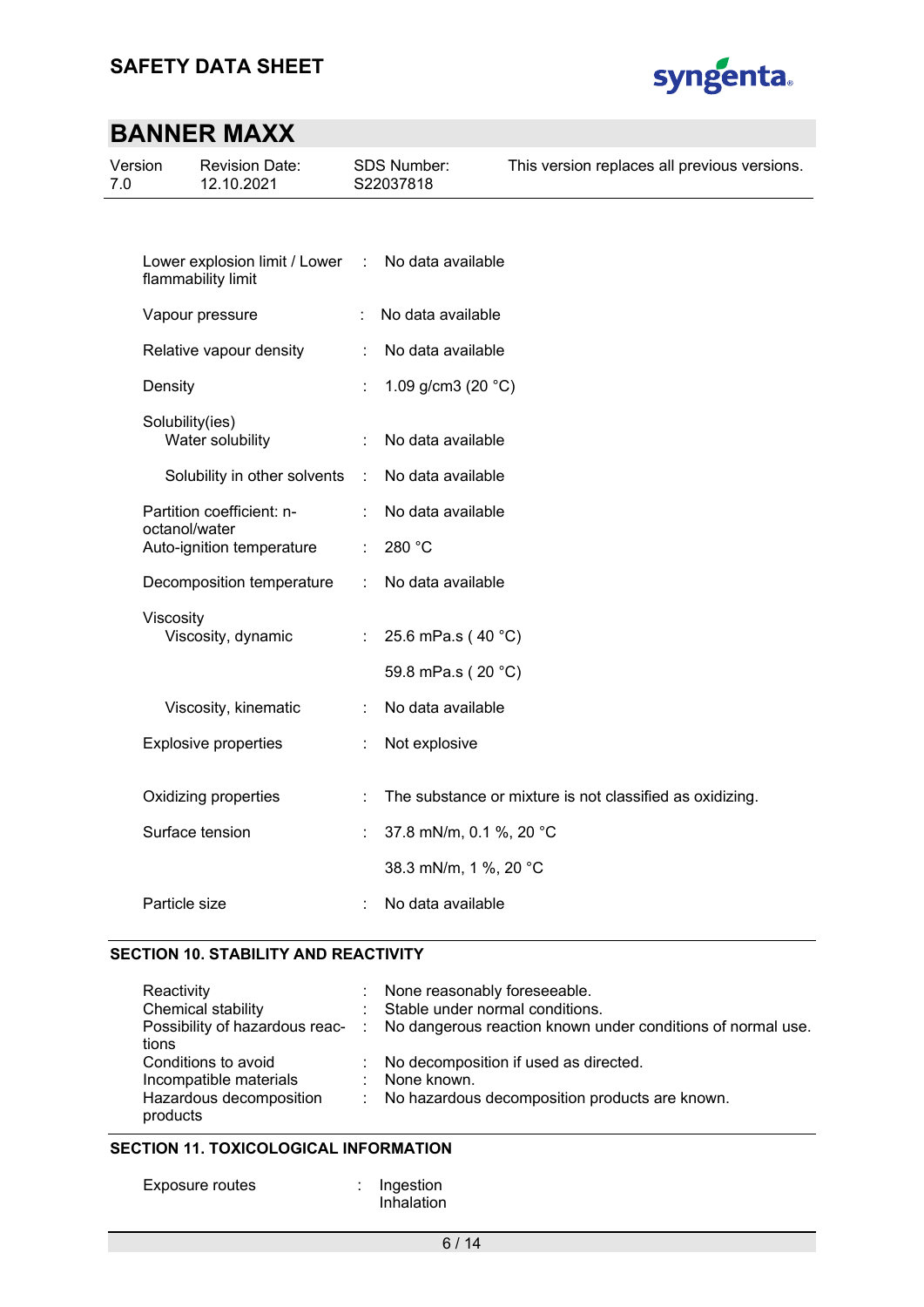

| Version<br>7.0    | <b>Revision Date:</b><br>12.10.2021 |   | <b>SDS Number:</b><br>S22037818                                   | This version replaces all previous versions.                                                                  |  |
|-------------------|-------------------------------------|---|-------------------------------------------------------------------|---------------------------------------------------------------------------------------------------------------|--|
|                   |                                     |   |                                                                   |                                                                                                               |  |
|                   |                                     |   | Skin contact<br>Eye contact                                       |                                                                                                               |  |
|                   | <b>Acute toxicity</b>               |   |                                                                   |                                                                                                               |  |
| Product:          |                                     |   |                                                                   |                                                                                                               |  |
|                   | Acute oral toxicity                 |   |                                                                   | LD50 (Mouse, male): 2,330 mg/kg                                                                               |  |
|                   | Acute inhalation toxicity           |   | Exposure time: 4 h<br>Test atmosphere: dust/mist<br>tion toxicity | LC50 (Rat, male and female): > 1.08 mg/l<br>Assessment: The substance or mixture has no acute inhala-         |  |
|                   | Acute dermal toxicity               |   | toxicity                                                          | : LD50 (Rabbit, male and female): $> 2,020$ mg/kg<br>Assessment: The substance or mixture has no acute dermal |  |
|                   | Components:                         |   |                                                                   |                                                                                                               |  |
|                   | propiconazole (ISO):                |   |                                                                   |                                                                                                               |  |
|                   | Acute oral toxicity                 | ÷ | LD50 (Rat, female): 550 mg/kg                                     |                                                                                                               |  |
|                   | Acute inhalation toxicity           |   | Exposure time: 4 h<br>Test atmosphere: dust/mist<br>tion toxicity | LC50 (Rat, male and female): > 5.8 mg/l<br>Assessment: The substance or mixture has no acute inhala-          |  |
|                   | Acute dermal toxicity               |   |                                                                   | : LD50 (Rat, male and female): $>$ 5,000 mg/kg                                                                |  |
|                   | <b>Skin corrosion/irritation</b>    |   |                                                                   |                                                                                                               |  |
| Product:          |                                     |   |                                                                   |                                                                                                               |  |
| Species<br>Result |                                     |   | Rabbit<br>No skin irritation                                      |                                                                                                               |  |
|                   | Components:                         |   |                                                                   |                                                                                                               |  |
|                   | propiconazole (ISO):                |   |                                                                   |                                                                                                               |  |
| Species<br>Result |                                     |   | Rabbit<br>No skin irritation                                      |                                                                                                               |  |
|                   | Serious eye damage/eye irritation   |   |                                                                   |                                                                                                               |  |
| Product:          |                                     |   |                                                                   |                                                                                                               |  |
| Species<br>Result |                                     |   | Rabbit<br>No eye irritation                                       |                                                                                                               |  |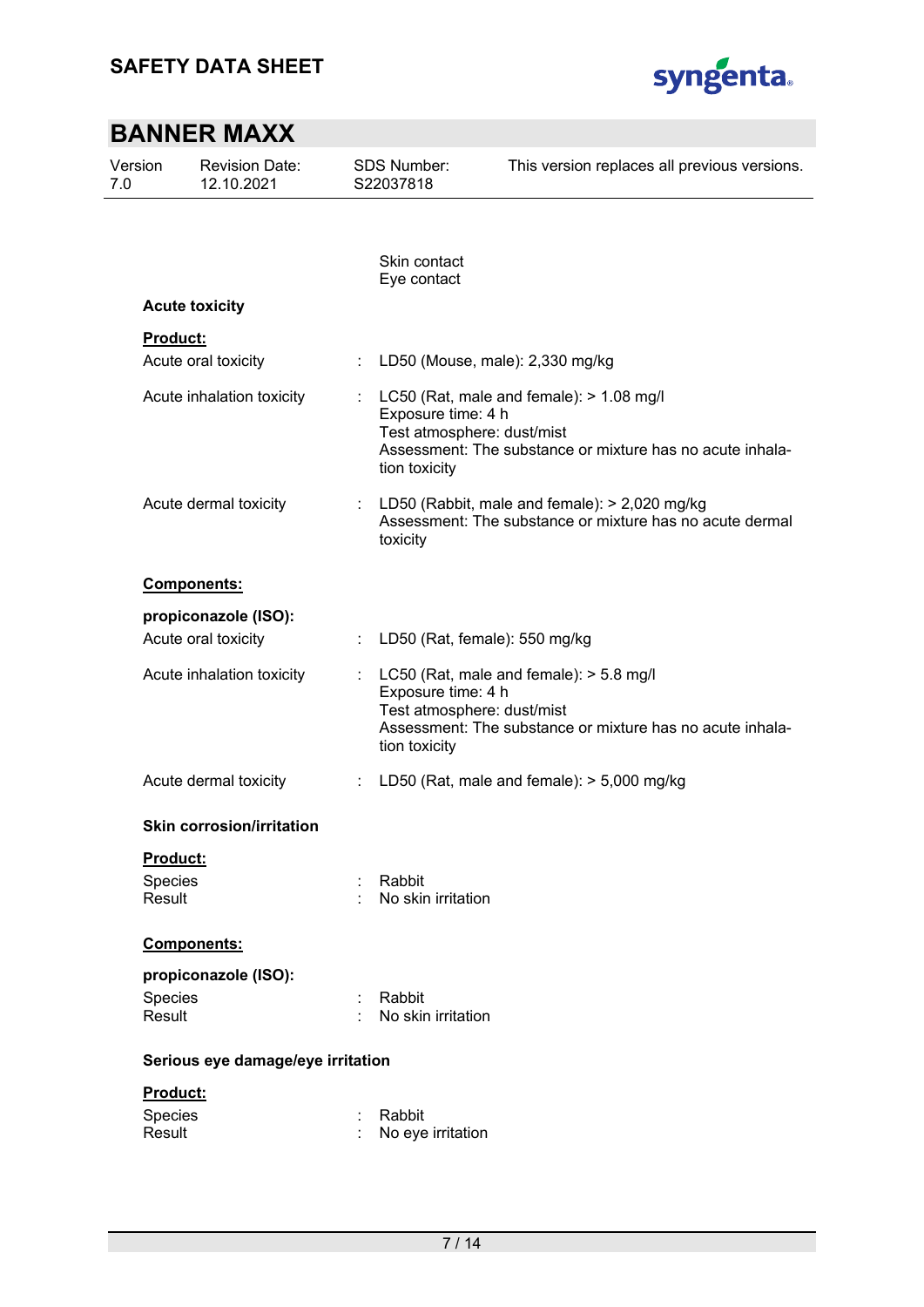

| Version<br>7.0 |                                          | Revision Date:<br>12.10.2021  |                | <b>SDS Number:</b><br>S22037818 | This version replaces all previous versions.                                                                           |  |  |  |
|----------------|------------------------------------------|-------------------------------|----------------|---------------------------------|------------------------------------------------------------------------------------------------------------------------|--|--|--|
|                |                                          |                               |                |                                 |                                                                                                                        |  |  |  |
|                |                                          | Components:                   |                |                                 |                                                                                                                        |  |  |  |
|                |                                          | tetrahydro-2-furyl-methanol:  |                |                                 |                                                                                                                        |  |  |  |
|                | Result                                   |                               |                | Eye irritation                  |                                                                                                                        |  |  |  |
|                |                                          | propiconazole (ISO):          |                |                                 |                                                                                                                        |  |  |  |
|                | Species                                  |                               |                | Rabbit                          |                                                                                                                        |  |  |  |
|                | Result                                   |                               |                | No eye irritation               |                                                                                                                        |  |  |  |
|                | <b>Respiratory or skin sensitisation</b> |                               |                |                                 |                                                                                                                        |  |  |  |
|                | <b>Product:</b>                          |                               |                |                                 |                                                                                                                        |  |  |  |
|                | <b>Test Type</b><br>Species              |                               |                | <b>Buehler Test</b>             |                                                                                                                        |  |  |  |
|                | Result                                   |                               |                | Guinea pig                      | The product is a skin sensitiser, sub-category 1B.                                                                     |  |  |  |
|                |                                          |                               |                |                                 |                                                                                                                        |  |  |  |
|                |                                          | Components:                   |                |                                 |                                                                                                                        |  |  |  |
|                |                                          | propiconazole (ISO):          |                |                                 |                                                                                                                        |  |  |  |
|                | Species<br>Result                        |                               |                | Guinea pig                      | The product is a skin sensitiser, sub-category 1B.                                                                     |  |  |  |
|                |                                          |                               |                |                                 |                                                                                                                        |  |  |  |
|                |                                          | <b>Chronic toxicity</b>       |                |                                 |                                                                                                                        |  |  |  |
|                |                                          | <b>Germ cell mutagenicity</b> |                |                                 |                                                                                                                        |  |  |  |
|                |                                          | Components:                   |                |                                 |                                                                                                                        |  |  |  |
|                |                                          | propiconazole (ISO):          |                |                                 |                                                                                                                        |  |  |  |
|                |                                          | Germ cell mutagenicity -      | $\mathbb{Z}^n$ |                                 | Animal testing did not show any mutagenic effects.                                                                     |  |  |  |
|                | Assessment                               |                               |                |                                 |                                                                                                                        |  |  |  |
|                |                                          | Carcinogenicity               |                |                                 |                                                                                                                        |  |  |  |
|                |                                          | Components:                   |                |                                 |                                                                                                                        |  |  |  |
|                |                                          | propiconazole (ISO):          |                |                                 |                                                                                                                        |  |  |  |
|                | ment                                     | Carcinogenicity - Assess-     |                | cinogen                         | Weight of evidence does not support classification as a car-                                                           |  |  |  |
|                |                                          |                               |                |                                 |                                                                                                                        |  |  |  |
|                |                                          | <b>Reproductive toxicity</b>  |                |                                 |                                                                                                                        |  |  |  |
|                |                                          | Components:                   |                |                                 |                                                                                                                        |  |  |  |
|                |                                          | tetrahydro-2-furyl-methanol:  |                |                                 |                                                                                                                        |  |  |  |
|                | sessment                                 | Reproductive toxicity - As-   |                |                                 | Clear evidence of adverse effects on development, based on<br>animal experiments., Some evidence of adverse effects on |  |  |  |
|                |                                          |                               |                |                                 | sexual function and fertility, based on animal experiments.                                                            |  |  |  |
|                |                                          |                               |                |                                 |                                                                                                                        |  |  |  |
|                |                                          | propiconazole (ISO):          |                |                                 |                                                                                                                        |  |  |  |
|                |                                          | Reproductive toxicity - As-   |                |                                 | Some evidence of adverse effects on development, based on                                                              |  |  |  |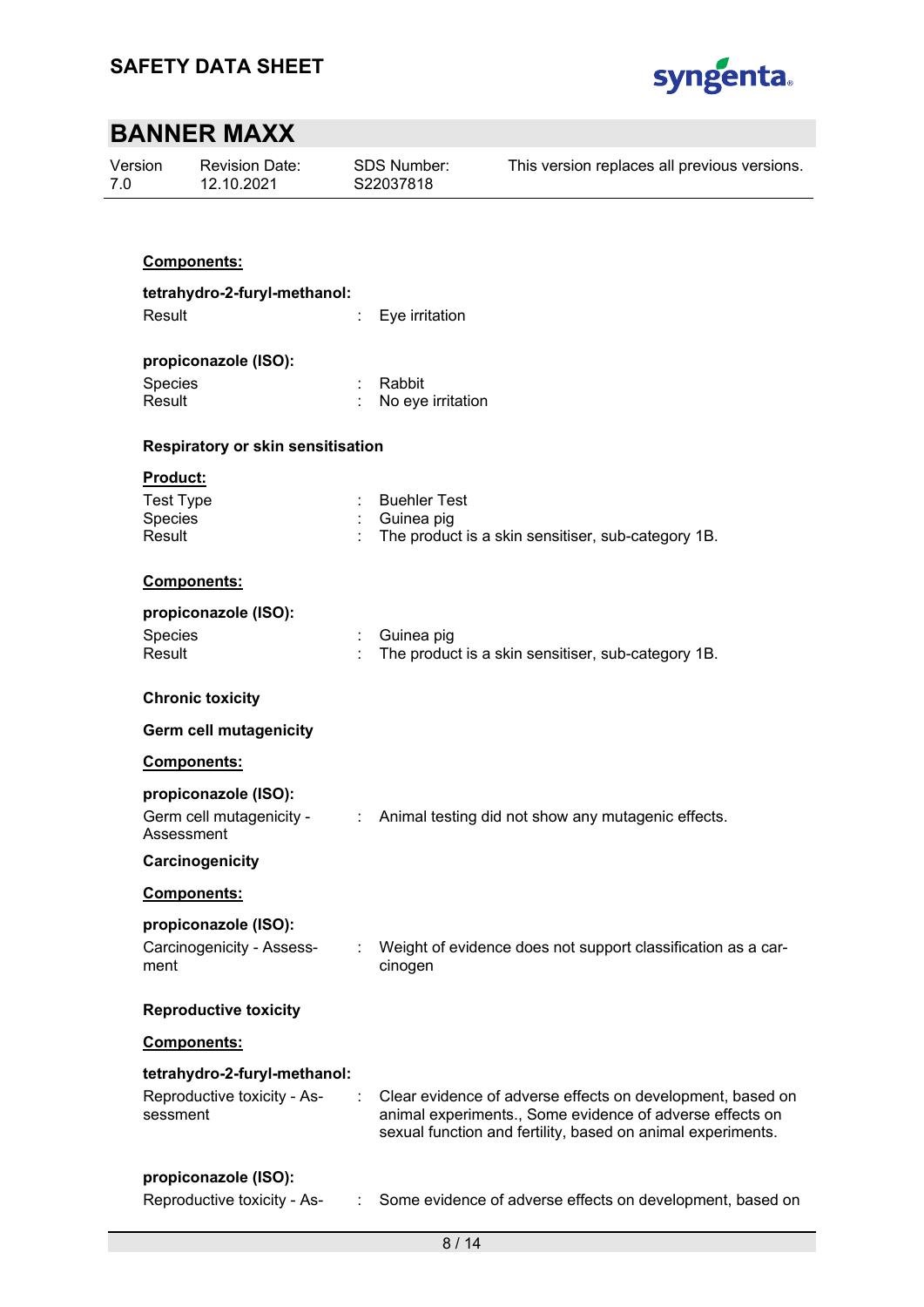

| Version<br>7.0 | <b>Revision Date:</b><br>12.10.2021       | <b>SDS Number:</b><br>S22037818 | This version replaces all previous versions.                                                        |
|----------------|-------------------------------------------|---------------------------------|-----------------------------------------------------------------------------------------------------|
| sessment       |                                           | animal experiments.             |                                                                                                     |
|                | <b>STOT - single exposure</b>             |                                 |                                                                                                     |
|                | Components:                               |                                 |                                                                                                     |
|                | propiconazole (ISO):<br>Assessment        |                                 | The substance or mixture is not classified as specific target<br>organ toxicant, single exposure.   |
|                | <b>STOT - repeated exposure</b>           |                                 |                                                                                                     |
|                | Components:                               |                                 |                                                                                                     |
|                | propiconazole (ISO):                      |                                 |                                                                                                     |
|                | Assessment                                |                                 | The substance or mixture is not classified as specific target<br>organ toxicant, repeated exposure. |
|                | <b>SECTION 12. ECOLOGICAL INFORMATION</b> |                                 |                                                                                                     |
|                | <b>Ecotoxicity</b>                        |                                 |                                                                                                     |

| <b>Product:</b>                           |  |                                                                                                                          |
|-------------------------------------------|--|--------------------------------------------------------------------------------------------------------------------------|
| Toxicity to fish                          |  | LC50 (Oncorhynchus mykiss (rainbow trout)): 25 mg/l<br>Exposure time: 96 h                                               |
|                                           |  | LC50 (Lepomis macrochirus (Bluegill sunfish)): 36 mg/l<br>Exposure time: 96 h                                            |
| aquatic invertebrates                     |  | Toxicity to daphnia and other : EC50 (Daphnia magna Straus): 8.5 mg/l<br>Exposure time: 48 h                             |
| Toxicity to algae/aquatic<br>÷.<br>plants |  | ErC50 (Raphidocelis subcapitata (freshwater green alga)): 44<br>mg/l<br>Exposure time: 96 h                              |
|                                           |  | NOEC (Raphidocelis subcapitata (freshwater green alga)):<br>$0.46$ mg/l<br>End point: Growth rate<br>Exposure time: 96 h |
| Components:                               |  |                                                                                                                          |
| propiconazole (ISO):                      |  |                                                                                                                          |
| Toxicity to fish                          |  | LC50 (Oncorhynchus mykiss (rainbow trout)): 4.3 mg/l<br>Exposure time: 96 h                                              |
| aquatic invertebrates                     |  | Toxicity to daphnia and other : EC50 (Americamysis): 0.51 mg/l<br>Exposure time: 96 h                                    |
| Toxicity to algae/aquatic                 |  | ErC50 (Raphidocelis subcapitata (freshwater green alga)): 8.9                                                            |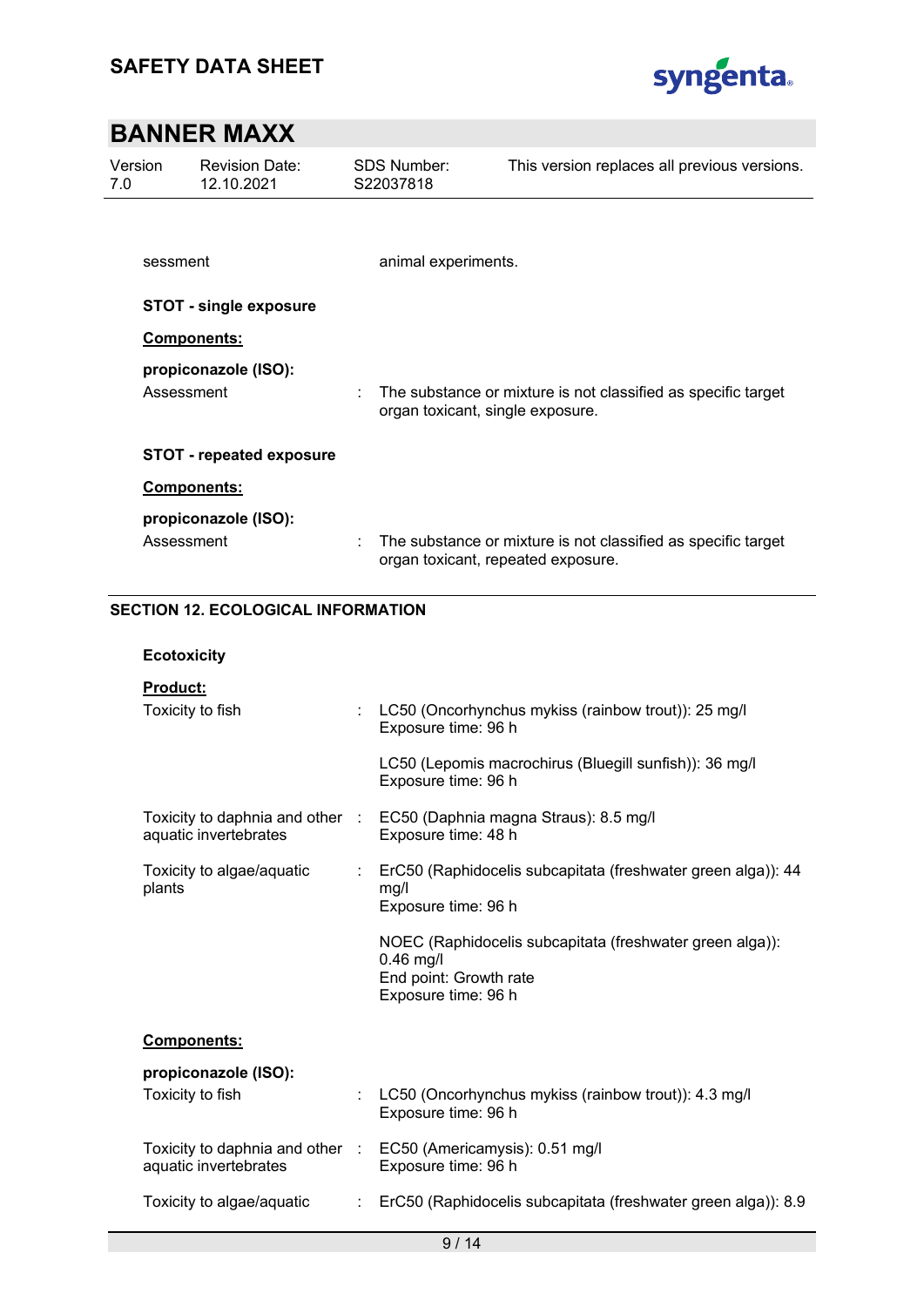

| Version<br>7.0 |                                      | <b>Revision Date:</b><br>12.10.2021                              |    | <b>SDS Number:</b><br>S22037818                                        | This version replaces all previous versions.             |  |
|----------------|--------------------------------------|------------------------------------------------------------------|----|------------------------------------------------------------------------|----------------------------------------------------------|--|
|                |                                      |                                                                  |    |                                                                        |                                                          |  |
|                | plants                               |                                                                  |    | mg/l<br>Exposure time: 96 h                                            |                                                          |  |
|                |                                      |                                                                  |    | $0.13$ mg/l<br>End point: Growth rate<br>Exposure time: 96 h           | NOEC (Raphidocelis subcapitata (freshwater green alga)): |  |
|                | icity)                               | Toxicity to fish (Chronic tox-                                   | ÷  | mg/l<br>Exposure time: 95 d                                            | NOEC (Cyprinodon variegatus (sheepshead minnow)): 0.068  |  |
|                |                                      | Toxicity to daphnia and other :<br>aquatic invertebrates (Chron- |    | NOEC (Americamysis): 0.11 mg/l<br>Exposure time: 28 d                  |                                                          |  |
|                | ic toxicity)                         | Toxicity to microorganisms                                       |    | $\therefore$ EC50 (activated sludge): > 100 mg/l<br>Exposure time: 3 h |                                                          |  |
|                |                                      | <b>Ecotoxicology Assessment</b><br>Acute aquatic toxicity        | ÷. | Very toxic to aquatic life.                                            |                                                          |  |
|                | <b>Persistence and degradability</b> |                                                                  |    |                                                                        |                                                          |  |
|                |                                      | Components:                                                      |    |                                                                        |                                                          |  |
|                |                                      | propiconazole (ISO):<br>Biodegradability                         |    | Result: Not readily biodegradable.                                     |                                                          |  |
|                |                                      | <b>Bioaccumulative potential</b>                                 |    |                                                                        |                                                          |  |
|                |                                      | <b>Components:</b>                                               |    |                                                                        |                                                          |  |
|                |                                      | propiconazole (ISO):<br><b>Bioaccumulation</b>                   |    |                                                                        | Remarks: Medium bioaccumulation potential.               |  |
|                | octanol/water                        | Partition coefficient: n-                                        |    | log Pow: 3.72 (25 °C)                                                  |                                                          |  |
|                |                                      | <b>Mobility in soil</b>                                          |    |                                                                        |                                                          |  |
|                |                                      | <b>Components:</b>                                               |    |                                                                        |                                                          |  |
|                | propiconazole (ISO):                 |                                                                  |    |                                                                        |                                                          |  |
|                |                                      | Distribution among environ-<br>mental compartments               |    |                                                                        | Remarks: Low to medium mobility in soil.                 |  |
|                | Stability in soil                    |                                                                  |    | Dissipation time: 66 - 170 d<br>Remarks: Product is not persistent.    | Percentage dissipation: 50 % (DT50)                      |  |
|                |                                      | Other adverse effects                                            |    |                                                                        |                                                          |  |
|                |                                      | Components:                                                      |    |                                                                        |                                                          |  |
|                |                                      | propiconazole (ISO):                                             |    |                                                                        |                                                          |  |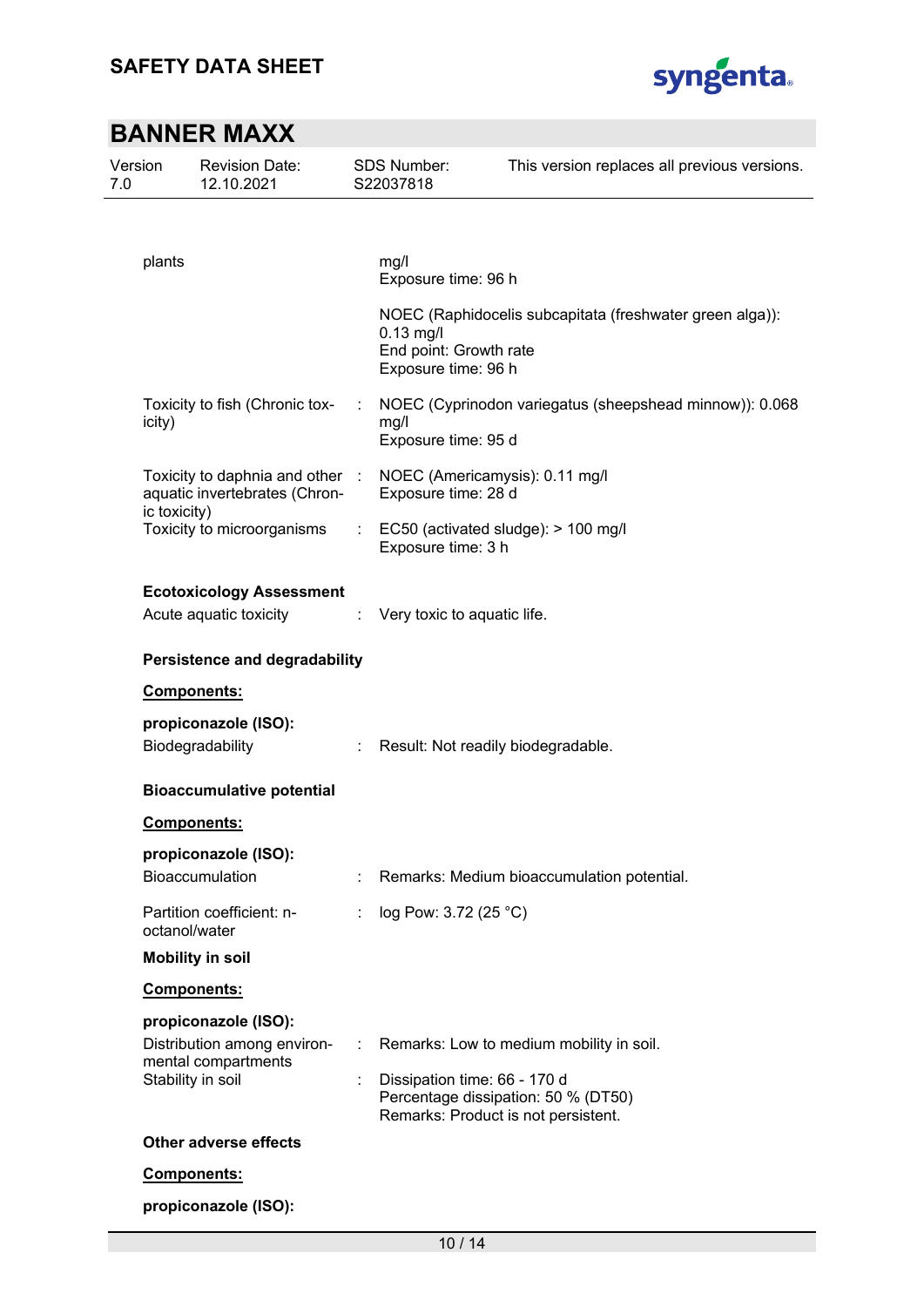

| Version<br>7.0 | <b>Revision Date:</b><br>12.10.2021        | <b>SDS Number:</b><br>S22037818                       | This version replaces all previous versions.                                                                                                                                                                                                                                                                                                                                                                                                                                                                                                                                                                                              |
|----------------|--------------------------------------------|-------------------------------------------------------|-------------------------------------------------------------------------------------------------------------------------------------------------------------------------------------------------------------------------------------------------------------------------------------------------------------------------------------------------------------------------------------------------------------------------------------------------------------------------------------------------------------------------------------------------------------------------------------------------------------------------------------------|
|                | Results of PBT and vPvB<br>assessment      |                                                       | This substance is not considered to be persistent, bioaccumu-<br>lating and toxic (PBT). This substance is not considered to be<br>very persistent and very bioaccumulating (vPvB).                                                                                                                                                                                                                                                                                                                                                                                                                                                       |
|                | <b>SECTION 13. DISPOSAL CONSIDERATIONS</b> |                                                       |                                                                                                                                                                                                                                                                                                                                                                                                                                                                                                                                                                                                                                           |
|                | <b>Disposal methods</b>                    |                                                       |                                                                                                                                                                                                                                                                                                                                                                                                                                                                                                                                                                                                                                           |
|                | Waste from residues                        | cal or used container.<br>tion.<br>local regulations. | Do not contaminate ponds, waterways or ditches with chemi-<br>Do not dispose of waste into sewer.<br>Where possible recycling is preferred to disposal or incinera-<br>If recycling is not practicable, dispose of in compliance with                                                                                                                                                                                                                                                                                                                                                                                                     |
|                | Contaminated packaging                     | Triple rinse containers.<br>the local regulations.    | Non-returnable containers:<br>Add rinsings to spray tank<br>If recycling, replace cap and return clean containers to recy-<br>cler or designated collection point. Containers marked with the<br>drumMUSTER container logo can be taken to a drumMUS-<br>TER collection site (02 6206 6868, www.drummuster.org.au).<br>Empty containers can be landfilled, when in accordance with<br>If no landfill is available, bury the containers below 500 mm in<br>a disposal pit specifically marked and set up for this purpose<br>clear of waterways, desirable vegetation and tree roots. Empty<br>containers and product should not be burnt. |

Returnable containers:

Empty contents fully into application equipment. Close all valves and return to point of supply for refill or storage.

#### **SECTION 14. TRANSPORT INFORMATION**

### **International Regulations**

| <b>UNRTDG</b><br>UN number<br>Proper shipping name |                             | UN 3082<br>ENVIRONMENTALLY HAZARDOUS SUBSTANCE, LIQUID,<br>N.O.S.<br>(PROPICONAZOLE) |
|----------------------------------------------------|-----------------------------|--------------------------------------------------------------------------------------|
| Class                                              | $\sim$                      | 9                                                                                    |
| Packing group                                      |                             | $\mathbf{III}$                                                                       |
| Labels                                             | $\sim$                      | 9                                                                                    |
| <b>IATA-DGR</b>                                    |                             |                                                                                      |
| UN/ID No.                                          |                             | <b>UN 3082</b>                                                                       |
| Proper shipping name                               |                             | Environmentally hazardous substance, liquid, n.o.s.<br>(PROPICONAZOLE)               |
| <b>Class</b>                                       | $\mathcal{L}_{\mathcal{A}}$ | 9                                                                                    |
| Packing group                                      |                             | Ш                                                                                    |
| Labels                                             |                             | Miscellaneous                                                                        |
| Packing instruction (cargo                         |                             | 964                                                                                  |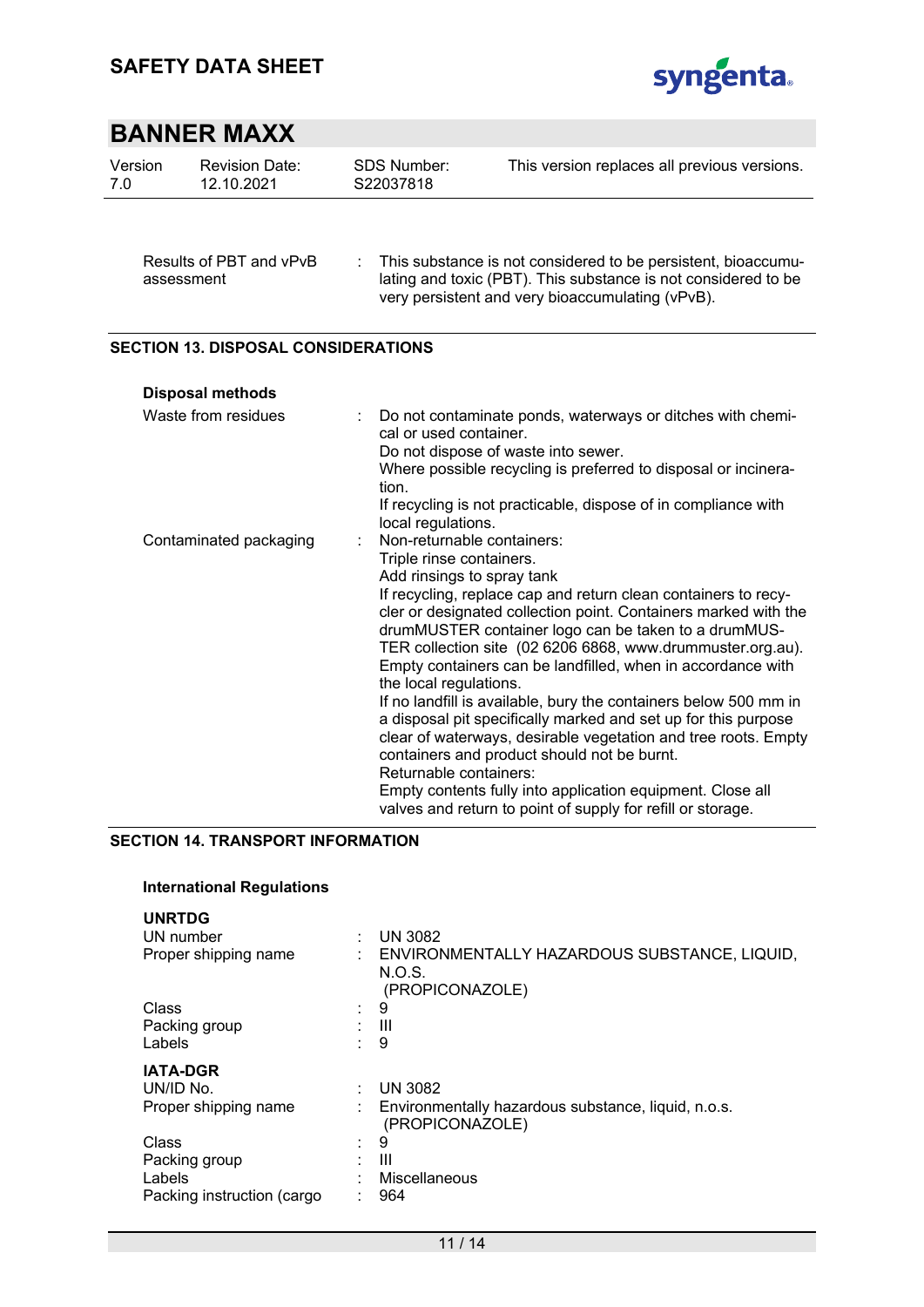

| Version<br>7.0                                                                                  | <b>Revision Date:</b><br>12.10.2021                                               | SDS Number:<br>S22037818                                                                   | This version replaces all previous versions.                                                                                                                                                                                                                                                                            |
|-------------------------------------------------------------------------------------------------|-----------------------------------------------------------------------------------|--------------------------------------------------------------------------------------------|-------------------------------------------------------------------------------------------------------------------------------------------------------------------------------------------------------------------------------------------------------------------------------------------------------------------------|
| aircraft)<br>ger aircraft)<br><b>IMDG-Code</b><br>UN number<br>Class<br>Packing group<br>Labels | Packing instruction (passen-<br>Environmentally hazardous<br>Proper shipping name | 964<br>÷<br>yes<br><b>UN 3082</b><br>N.O.S.<br>(PROPICONAZOLE)<br>9<br>$\mathbf{III}$<br>9 | ENVIRONMENTALLY HAZARDOUS SUBSTANCE, LIQUID,                                                                                                                                                                                                                                                                            |
| EmS Code                                                                                        | Marine pollutant                                                                  | F-A, S-F<br>yes                                                                            |                                                                                                                                                                                                                                                                                                                         |
|                                                                                                 | Not applicable for product as supplied.<br><b>National Regulations</b>            |                                                                                            | Transport in bulk according to Annex II of MARPOL 73/78 and the IBC Code                                                                                                                                                                                                                                                |
| <b>ADG</b><br>UN number                                                                         | Proper shipping name                                                              | <b>UN 3082</b><br>N.O.S.                                                                   | ENVIRONMENTALLY HAZARDOUS SUBSTANCE, LIQUID,                                                                                                                                                                                                                                                                            |
| Class<br>Packing group<br>Labels<br>Remarks                                                     | Hazchem Code                                                                      | (PROPICONAZOLE)<br>9<br>III<br>9<br>$-3Z$<br>ADG Special Provision AU01.                   | Environmentally Hazardous Substances meeting the descrip-<br>tions of UN 3077 or UN 3082 are not subject to the Australian<br>Code for the Transport of Dangerous Goods (ADG). This ap-<br>plies when transported by road or rail in packagings that do<br>not incorporate a receptacle exceeding 500 kg(L) or IBCs per |

The transport classification(s) provided herein are for informational purposes only, and solely based upon the properties of the unpackaged material as it is described within this Safety Data Sheet. Transportation classifications may vary by mode of transportation, package sizes, and variations in regional or country regulations.

### **SECTION 15. REGULATORY INFORMATION**

### **Safety, health and environmental regulations/legislation specific for the substance or mixture**

Standard for the Uniform Scheduling of Medicines and Poisons : Schedule 5

Prohibition/Licensing Requirements : There is no applicable prohibition,

authorisation and restricted use requirements, including for carcinogens referred to in Schedule 10 of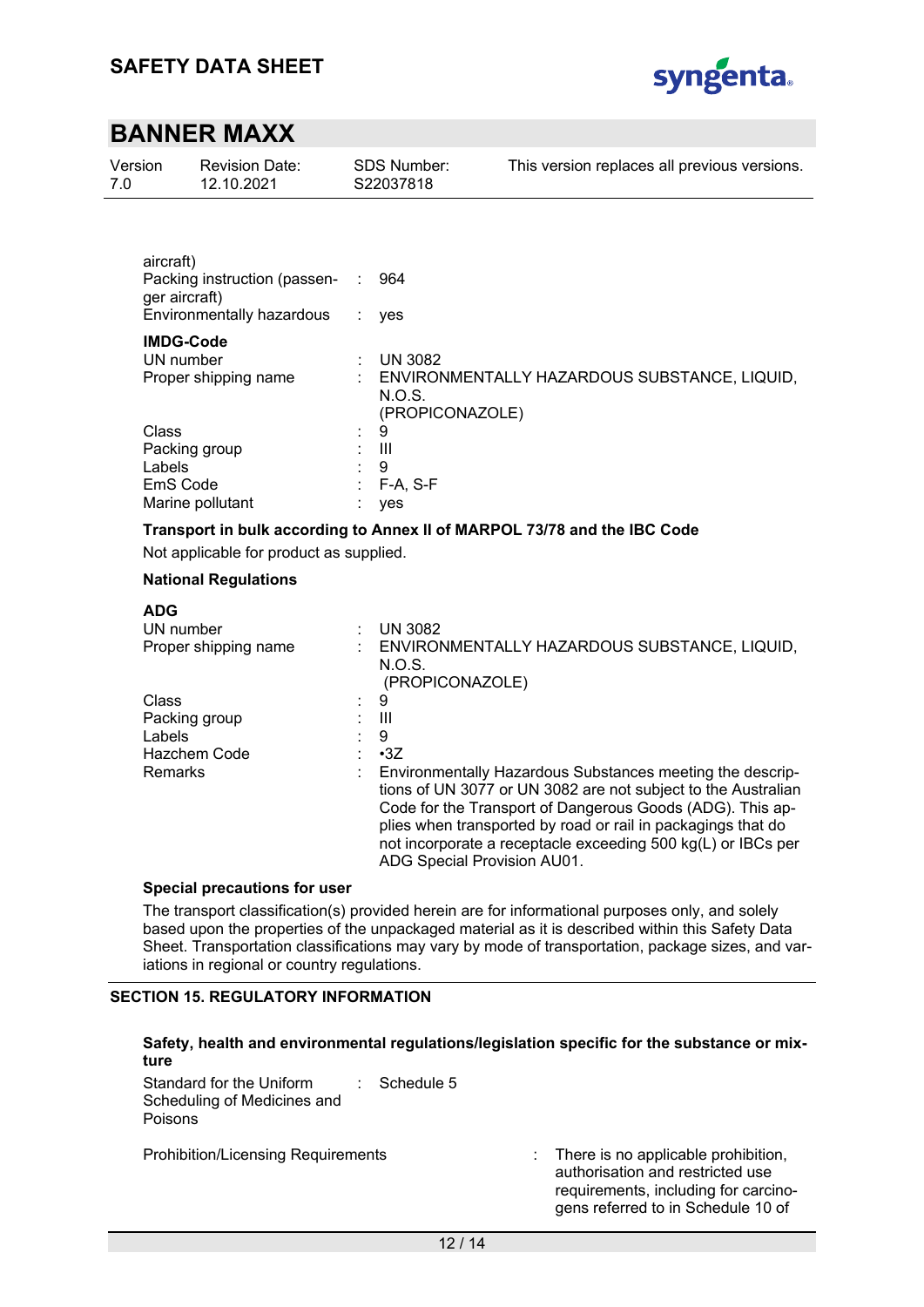

Version 7.0

Revision Date: 12.10.2021

SDS Number: S22037818

This version replaces all previous versions.

Product Registration Number : APVMA Approval No. 543600 and 134360 and 134360 and 134360 and 13560 million of the APVM

the model WHS Act and Regulations.<br>APVMA Approval No. 54360

#### **SECTION 16. OTHER INFORMATION**

Revision Date : 12.10.2021 Items where changes have been made to the previous version are highlighted in the body of this document by two vertical lines.

Date format : dd.mm.yyyy

#### **Full text of other abbreviations**

AIIC - Australian Inventory of Industrial Chemicals; ANTT - National Agency for Transport by Land of Brazil; ASTM - American Society for the Testing of Materials; bw - Body weight; CMR - Carcinogen, Mutagen or Reproductive Toxicant; DIN - Standard of the German Institute for Standardisation; DSL - Domestic Substances List (Canada); ECx - Concentration associated with x% response; ELx - Loading rate associated with x% response; EmS - Emergency Schedule; ENCS - Existing and New Chemical Substances (Japan); ErCx - Concentration associated with x% growth rate response; ERG - Emergency Response Guide; GHS - Globally Harmonized System; GLP - Good Laboratory Practice; IARC - International Agency for Research on Cancer; IATA - International Air Transport Association; IBC - International Code for the Construction and Equipment of Ships carrying Dangerous Chemicals in Bulk; IC50 - Half maximal inhibitory concentration; ICAO - International Civil Aviation Organization; IECSC - Inventory of Existing Chemical Substances in China; IMDG - International Maritime Dangerous Goods; IMO - International Maritime Organization; ISHL - Industrial Safety and Health Law (Japan); ISO - International Organisation for Standardization; KECI - Korea Existing Chemicals Inventory; LC50 - Lethal Concentration to 50 % of a test population; LD50 - Lethal Dose to 50% of a test population (Median Lethal Dose); MARPOL - International Convention for the Prevention of Pollution from Ships; n.o.s. - Not Otherwise Specified; Nch - Chilean Norm; NO(A)EC - No Observed (Adverse) Effect Concentration; NO(A)EL - No Observed (Adverse) Effect Level; NOELR - No Observable Effect Loading Rate; NOM - Official Mexican Norm; NTP - National Toxicology Program; NZIoC - New Zealand Inventory of Chemicals; OECD - Organization for Economic Co-operation and Development; OPPTS - Office of Chemical Safety and Pollution Prevention; PBT - Persistent, Bioaccumulative and Toxic substance; PICCS - Philippines Inventory of Chemicals and Chemical Substances; (Q)SAR - (Quantitative) Structure Activity Relationship; REACH - Regulation (EC) No 1907/2006 of the European Parliament and of the Council concerning the Registration, Evaluation, Authorisation and Restriction of Chemicals; SADT - Self-Accelerating Decomposition Temperature; SDS - Safety Data Sheet; TCSI - Taiwan Chemical Substance Inventory; TDG - Transportation of Dangerous Goods; TECI - Thailand Existing Chemicals Inventory; TSCA - Toxic Substances Control Act (United States); UN - United Nations; UNRTDG - United Nations Recommendations on the Transport of Dangerous Goods; vPvB - Very Persistent and Very Bioaccumulative; WHMIS - Workplace Hazardous Materials Information System

The information provided in this Safety Data Sheet is correct to the best of our knowledge, information and belief at the date of its publication. The information given is designed only as a guidance for safe handling, use, processing, storage, transportation, disposal and release and is not to be considered a warranty or quality specification. The information relates only to the specific material designated and may not be valid for such material used in combination with any other materials or in any process, unless specified in the text.